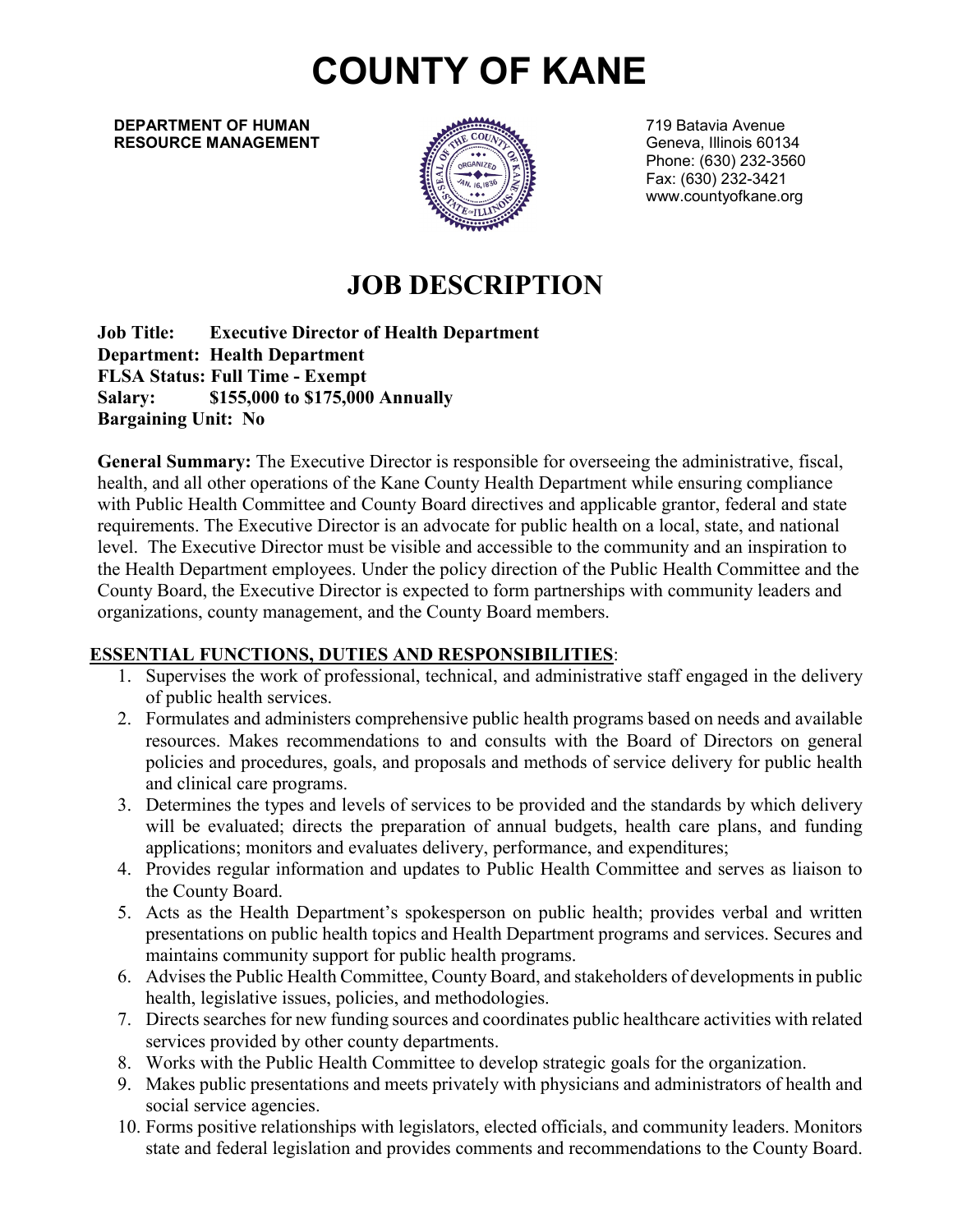- 11. Maintains 24/7 availability to respond to emergencies, drills and other related activities, and directs operational emergency response efforts.
- 12. Maintains confidentiality of privileged information and adheres to patient privacy laws.
- 13. Creates an organizational culture which demonstrates and promotes sensitivity and understanding of other ethnic groups and cultures.

#### **KNOWLEDGE, SKILLS AND ABILITIES REQUIRED**:

- 1. Knowledge of applicable federal, state and local laws, regulations, and public health priorities and initiatives and of the principles and practices and interagency responsibilities involved in contemporary public health.
- 2. Knowledge of federal and state laws and regulations governing the services and work of local public health programs.
- 3. Strong management and effective leadership skills with the ability to develop, identify, motivate, and properly direct staff talent.
- 4. Experience with fiscal management, budget administration and control, program budgeting, principles and practices of personnel oversight, and information systems organizational management, preferably in a government setting.
- 5. Strong customer service focus and highly responsive to client and community needs.
- 6. Skilled in applying project management techniques in order to achieve operational goals.
- 7. Knowledge of the principles and practices of managing providers and other medical professionals along with effective public and community relations practices.

### **TRAINING, EDUCATION AND WORK EXPERIENCE:**

- 1. Completion of a Master's Degree in Nursing, Public Health, or related clinical area, or an MBA in Healthcare Management and ten years of operational management experience including oversight of multiple functional areas; or an equivalent combination of training and experience that proves the required knowledge and abilities.
- 2. Illinois Registered Nurse or other clinical licensure strongly preferred.
- 3. In accordance with Illinois Department of Public Health requirements, this position requires a minimum completion of a Bachelor's degree from a college or university accredited by the North Central Association or other regional or nationally recognized accrediting agency, and four years of full-time administrative experience, of which at least two years must be in public health.
- 4. Experience should include working with community health care agencies.
- 5. Ability to obtain National Incident Management System (NIMS)/Incident Command System (ICS) 100 certification. National Incident Management System (NIMS)/Incident Command System (ICS) 700 certification. National Incident Management System (NIMS)/Incident Command System (ICS) 300 and 400 certification within three (3) months of employment.

#### **PHYSICAL DEMANDS OF THE ESSENTIAL FUNCTIONS:**

The physical demands described here are representative of those that must be met by an employee to successfully perform the essential functions of this job. Reasonable accommodations may be made to enable individuals with disabilities to perform the essential functions.

Prolonged periods of sitting, talking, listening, working on a computer = 75% Lifting up to 15 pounds at a time, reaching, bending, walking  $= 25\%$ 

#### **EQUIPMENT USED TO PERFORM ESSENTIAL FUNCTIONS:**

Computer, printer, scanner, telephone, fax, copier, county vehicle, health related equipment and supplies related to duties.

## **WORKING CONDITIONS WHILE PERFORMING ESSENTIAL FUNCTIONS:**